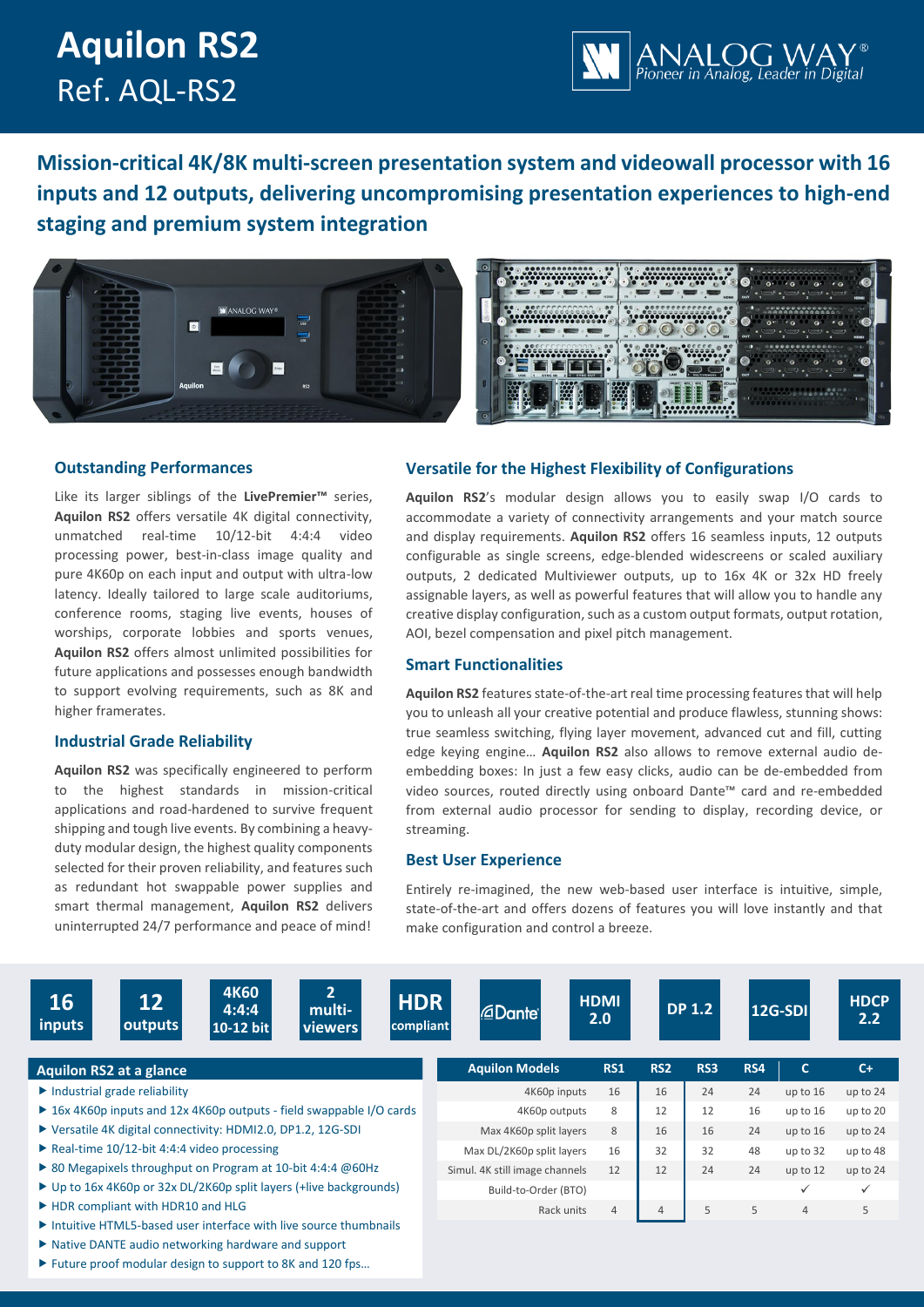# **Key Features**

| Based on LivePremier™ platform                                                                                       | Native Dante™ audio networking hardware and support (64x64)                        |  |  |  |  |  |
|----------------------------------------------------------------------------------------------------------------------|------------------------------------------------------------------------------------|--|--|--|--|--|
| Highly ruggedized chassis with cleanable air filter                                                                  | Rotation capability on each output; manage portrait displays                       |  |  |  |  |  |
| Hot-swappable redundant power supplies                                                                               | Independent output rates                                                           |  |  |  |  |  |
| 16x seamless 4K60p inputs (8x HDMI 2.0, 4x DP 1.2, 4x 12G-SDI)                                                       | Framelock or internal sync. generator                                              |  |  |  |  |  |
| 12x 4K60p active outputs (12x HDMI 2.0)                                                                              | Highly intuitive, lightning fast web-based user interface based on                 |  |  |  |  |  |
| True 4K60p 4:4:4 performance on every I/O channel                                                                    | <b>HTML5: Web RCS</b>                                                              |  |  |  |  |  |
| Field swappable I/O cards to accommodate a variety of connectivity                                                   | Live video thumbnails shown on GUI                                                 |  |  |  |  |  |
| arrangements                                                                                                         | Multi operator real-time collaboration                                             |  |  |  |  |  |
| Support 4K60p input and output as single, double or quad plugs                                                       | Password protection and user privileges                                            |  |  |  |  |  |
| 80 Megapixels throughput at 10-bit 4:4:4 on Program, without<br>restricting Preview or Multiviewer                   | Easily create and recall preset looks on all your screens and auxiliary<br>outputs |  |  |  |  |  |
| Up to 8x 4K60p or 16x Dual/2K60p mixing layers (up to 16x 4K60p or                                                   | Custom output formats for non-standard display applications                        |  |  |  |  |  |
| 32x Dual/2K60p split layers)                                                                                         | Area of Interest feature to customize active areas of outputs                      |  |  |  |  |  |
| 12x 4K or 24x 2K concurrent still images                                                                             | Still images support variable alpha-channels for transparent                       |  |  |  |  |  |
| Unscaled seamless background mixer on each output (using                                                             | background on logos                                                                |  |  |  |  |  |
| instantaneous still images or live sources)                                                                          | Cut and Fill (using two sources or a source and a still image)                     |  |  |  |  |  |
| Flexible layer management                                                                                            | Fully functional simulator for offline configuration and practice                  |  |  |  |  |  |
| Seamless crossfade on all mixing layers, on all 16 sources                                                           | EDID management on every input and output                                          |  |  |  |  |  |
| Scaled 4K60p AUX feature for all non-PGM outputs                                                                     | Compliant with HDCP 2.2 and 1.4                                                    |  |  |  |  |  |
| Ultra-low latency 10 and 12-bit processing                                                                           | Future proof modular design to support to 8K and HFR                               |  |  |  |  |  |
| Ability to place the outputs anywhere on an almost limitless video<br>canvas space for special LED wall applications | Quiet: 49dB average noise at 1m when ambient temperature is less<br>than 32°C/90°F |  |  |  |  |  |
| Advanced pixel pitch management for LED wall applications                                                            | Remote services and maintenance                                                    |  |  |  |  |  |
| 2x configurable 4K Multiviewer outputs with 24x resizable widgets<br>on each, including clocks, countdown and timers | Backup and restore functions                                                       |  |  |  |  |  |
| HDR compliant with HDR10 and HLG                                                                                     |                                                                                    |  |  |  |  |  |

## **Web RCS: Unrivaled Ease of Use**

For the best ease of setup and to ensure flawless control of multi-screen presentations, the **LivePremier™** series features a totally new, cutting-edge HTML5-based user interface, the **Web RCS**, compatible with any device or platform including iOS and Android devices.

Conceived to greatly increase productivity and reduce learning curve, the **Web RCS** offers dozens of unique features that simplify configuring and operating, such as live program/preview workspaces with high-resolution dynamic thumbnails of connected sources, multi-operator collaboration with password protection and user privileges, walkthrough guides, keyword search, multi-language support and much more……





The Web RCS is compatible with any device or platform, including iOS and Android devices

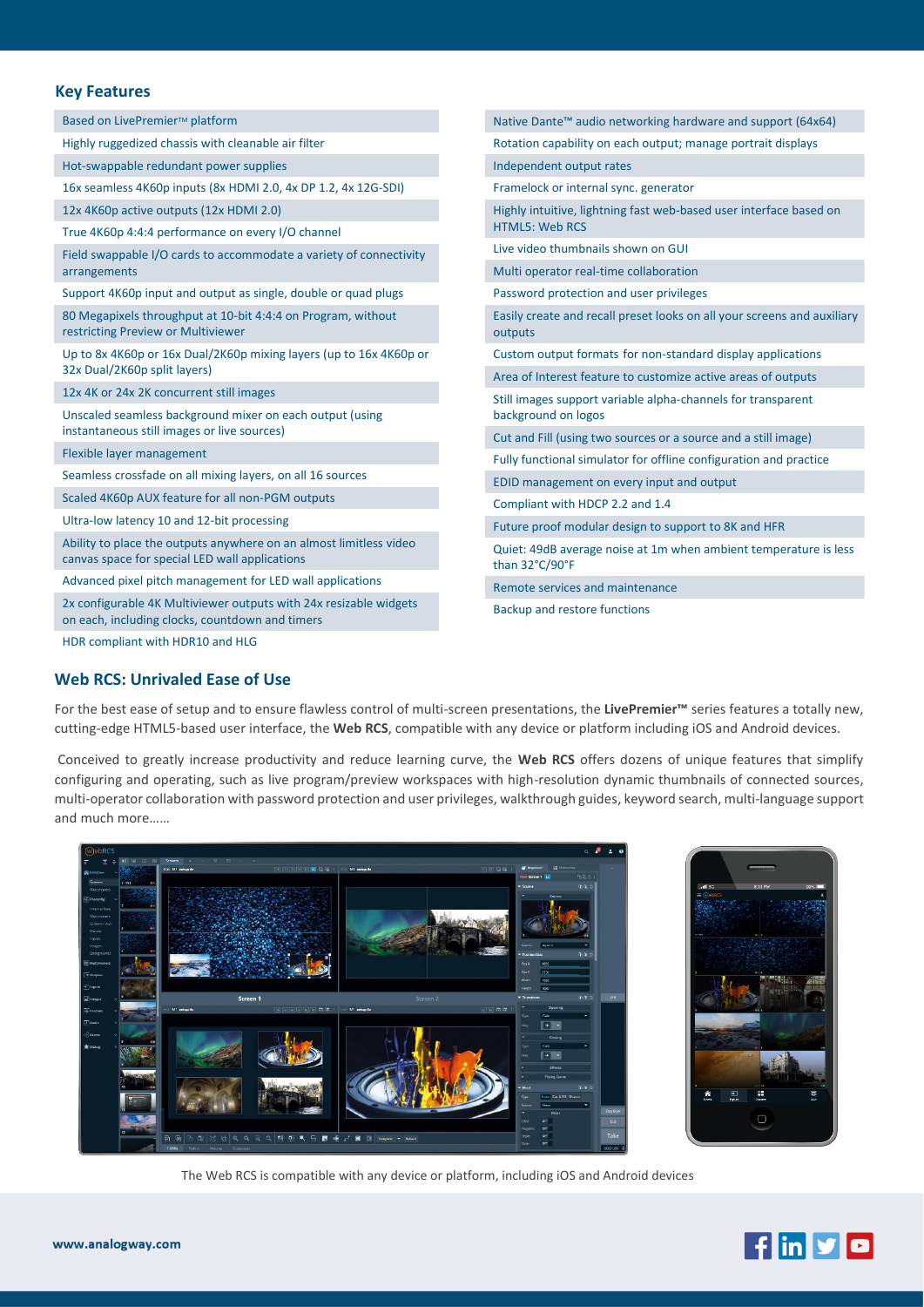**Aquilon RS2 can drive a widescreen with 8x 2K60p outputs, Left/Right 4K60p screens and 2x 4K60p AUX outputs**



# **Aquilon RS2 can drive 2x 8K60p LED walls and 4x 4K60p AUX outputs**